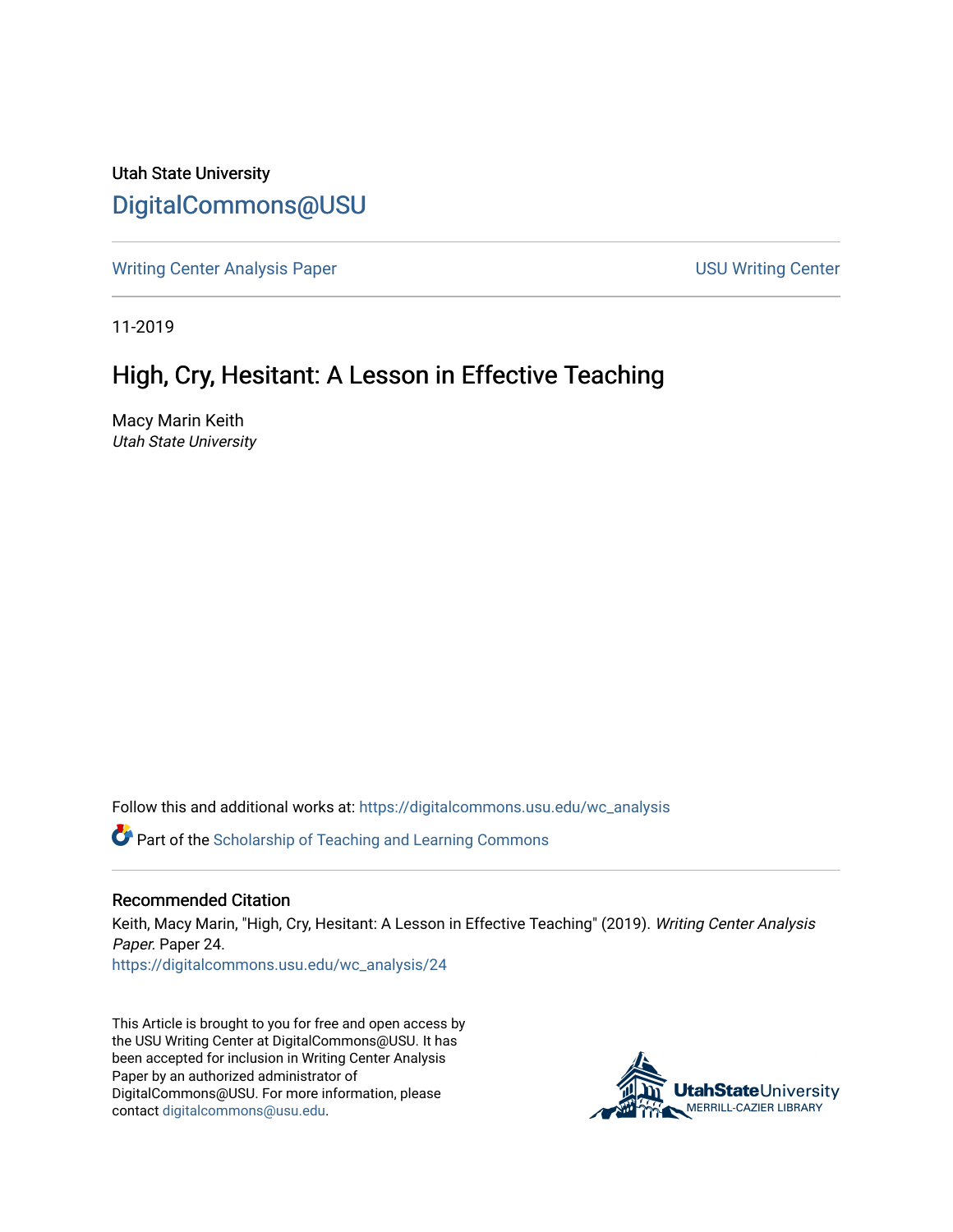## High, Cry, Hesitant: A Lesson in Effective Teaching

Macy Marin Keith

Utah State University

## Abstract

There are no rules or perfect structures when it comes to teaching, tutoring, or learning. To be concerned with them will inevitably create a wall between the student and the teacher. That wall eliminates the possibility of open communication which leads to effective discussions—a back and forth—that results in true learning. Sometimes we need to kick the rules, the guides, and the formulas out the window and instead, remember what it is to be a student first.

Keywords

Reflection, assumptions, effects of stress, tutor as student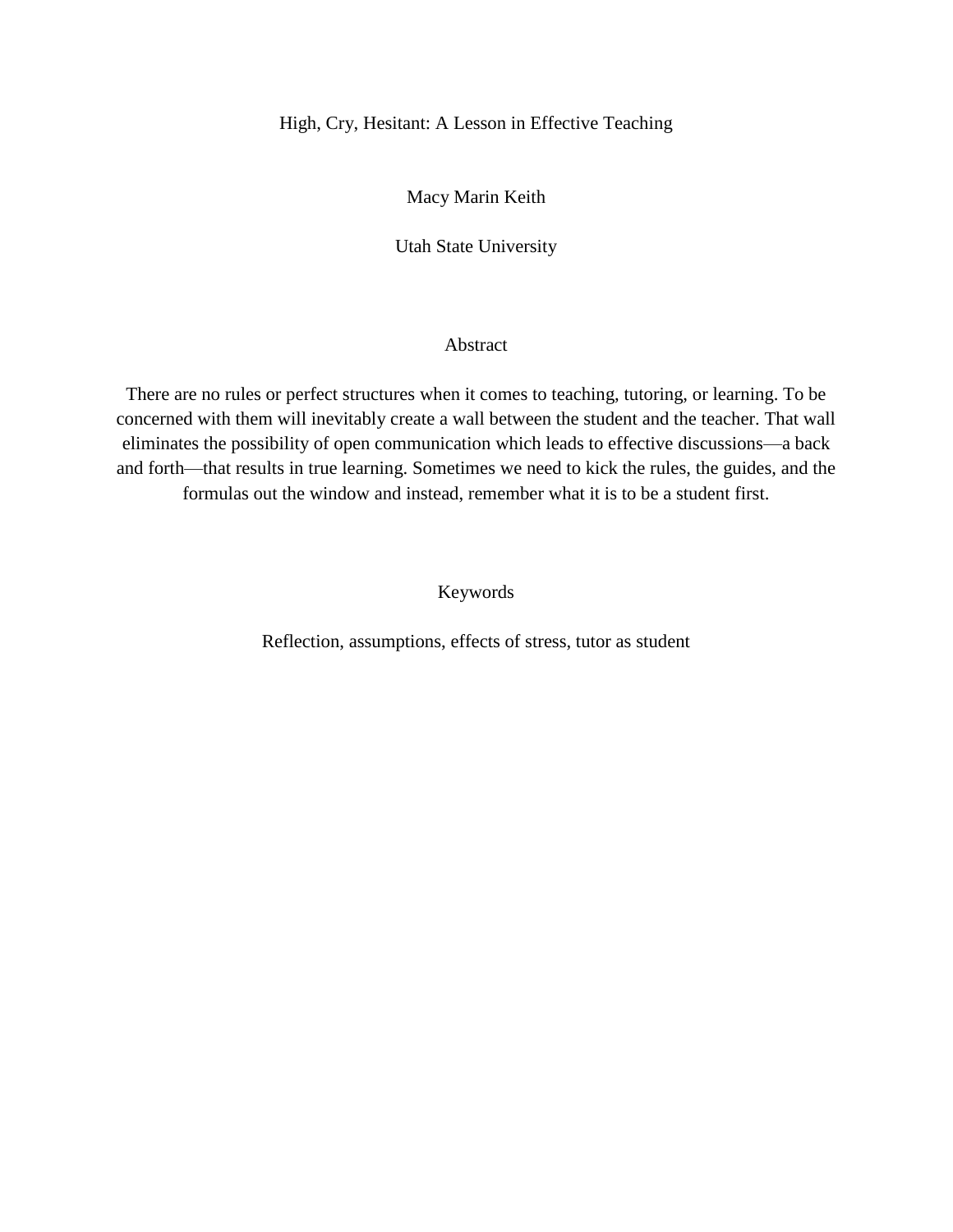It's a Friday morning and I walk into the writing center feeling mostly confident that I know what I'm doing. I am the tutor, the students are the learners and therefore, I am the one to help them wade through the waters of academic writing. I log in to my computer, arrange the seat so that I may comfortably face the student at an inviting angle, and double-check the supply of scrap paper and pencils. I've been obsessed with pedagogy and rereading the tutoring manual for the past two months, and I'm beginning to believe my dedication has paid off. *Look at me,* I think proudly. *I am ready and inviting and can recall all the steps to a proper tutoring session.* However, on this same Friday morning, I was about to be schooled on what I was doing so wrong.

The first student of the day walks in lazily, slumping down into the chair next to me. I'm chipper and excited, ready to wow this student with my guiding questions and encouraging pauses. I begin with the perfect questions, which are received with unfinished answers and vague points that I'm not even sure have anything to do with their paper. I ask another question, nodding reassuringly and still so full of confidence when I look up and into their slightly red eyes. I ask myself, silently of course, *is this student high or am I just thinking that because they're writing about the legalization of weed?* I begin to low-key panic, wondering where in the manual does it cover tutoring a student who may or may not be faded? I draw a blank and instead try my hardest to carry on as if I don't suspect them - asking my usual questions and sitting through copious amounts of unfinished sentences. It was like trying to direct the student through a maze underwater, echoey and distant. Maybe they heard me, but most likely not. Eventually, the session comes to a sloshy end. The student half-smiles and murmurs amicably as I ask if the session was helpful. They leave as I'm wondering if they are going to remember a single thing I said. Hopefully, the notes we wrote are helpful.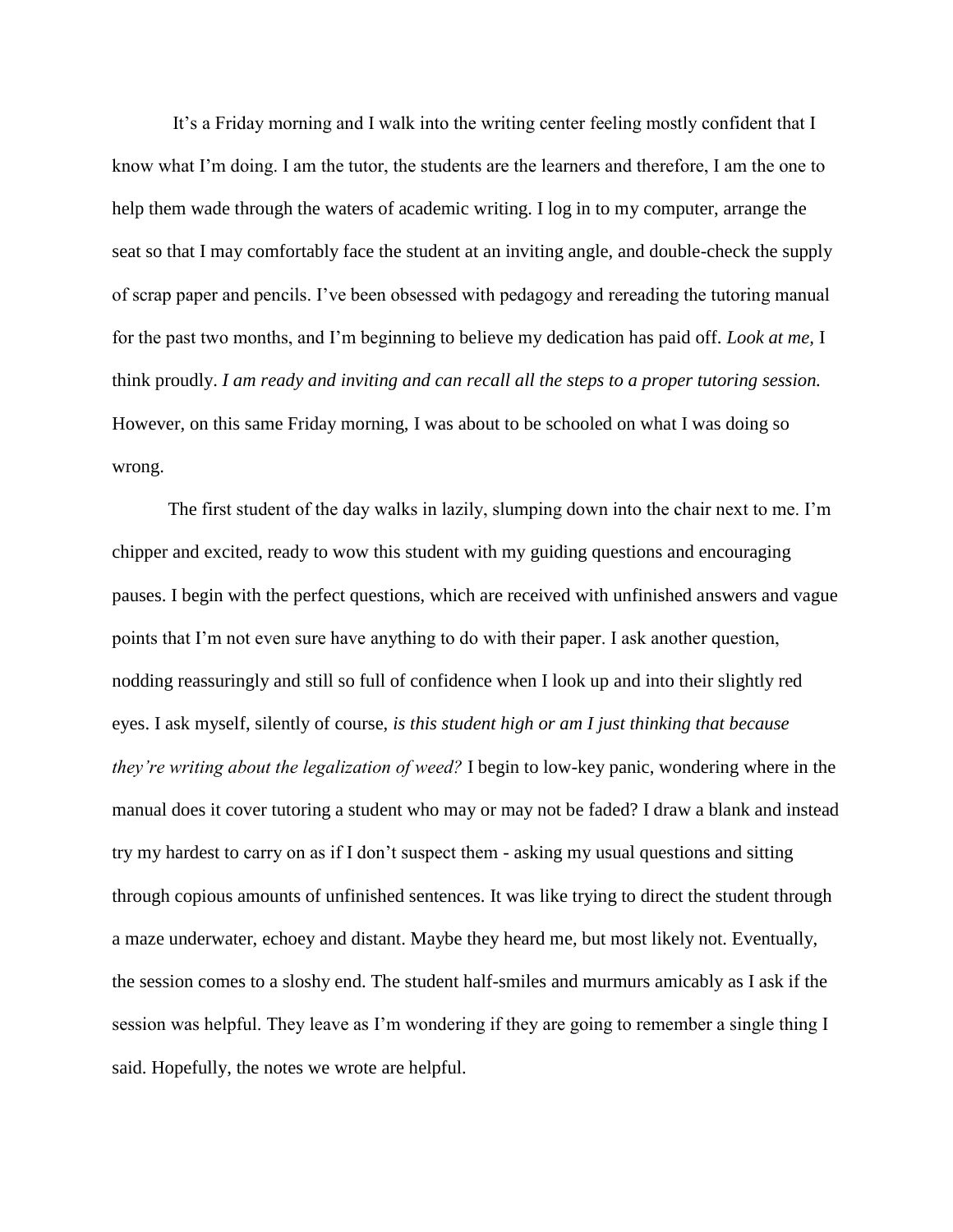The student who walks in next proves to be a tad tougher. She pulls back the chair next to mine, then keeps pulling until she is sitting behind me. I ask her if she could come closer to the table, explaining that it would be nice to be able to look at the writing together. She moves forward about a half-inch then stares blankly at me, saying nothing. *That's okay,* I think to myself, *I'll get her to open up.* She sits with a fistful of long black hair twirling endlessly through her fidgety fingers, silent. All the words that slip from my mouth are answered with one or two words. I repeat the questions in my head three or four times before saying them out loud, wondering, *are these questions not open-ended enough? Am I not being helpful? Why won't she answer me?!* The copious amounts of silence begin to chip away at my confidence. I'm growing anxious with every twirl of her fingers as she stares, refusing to discuss and opting to respond only to yes or no questions. I try and adapt but when the session is finally over and she walks out of the room like a stone soldier, I suddenly feel an undeniable need to breathe. *Was I holding my breath that whole time?*

Before I can speak to the supervisor about catching my breath, literally, another student pops into my office. They are bouncy, communicative, and for a moment it seems like I could rebuild myself from all that had transpired before. The first ten minutes fly by, I'm getting back in the groove when suddenly I turn my head to see a giant teardrop rolling down the students face. I freeze, rewinding in hyperspeed through the last ten minutes. *What the hell did I say? What did I do wrong! Oh goodness, I've broken a student.* I could think of nothing that would trigger this response in the student. I did everything by the book. *Now where in the book did it outline ways to FIX the crying student?* I push the kleenex box towards the student as they repeat over and over again, "I'm so sorry, it's not you! You're doing great. I'm just so tired, ya know?" Then it clicked. In a split second, I am reliving the times when my own overwhelmed mind and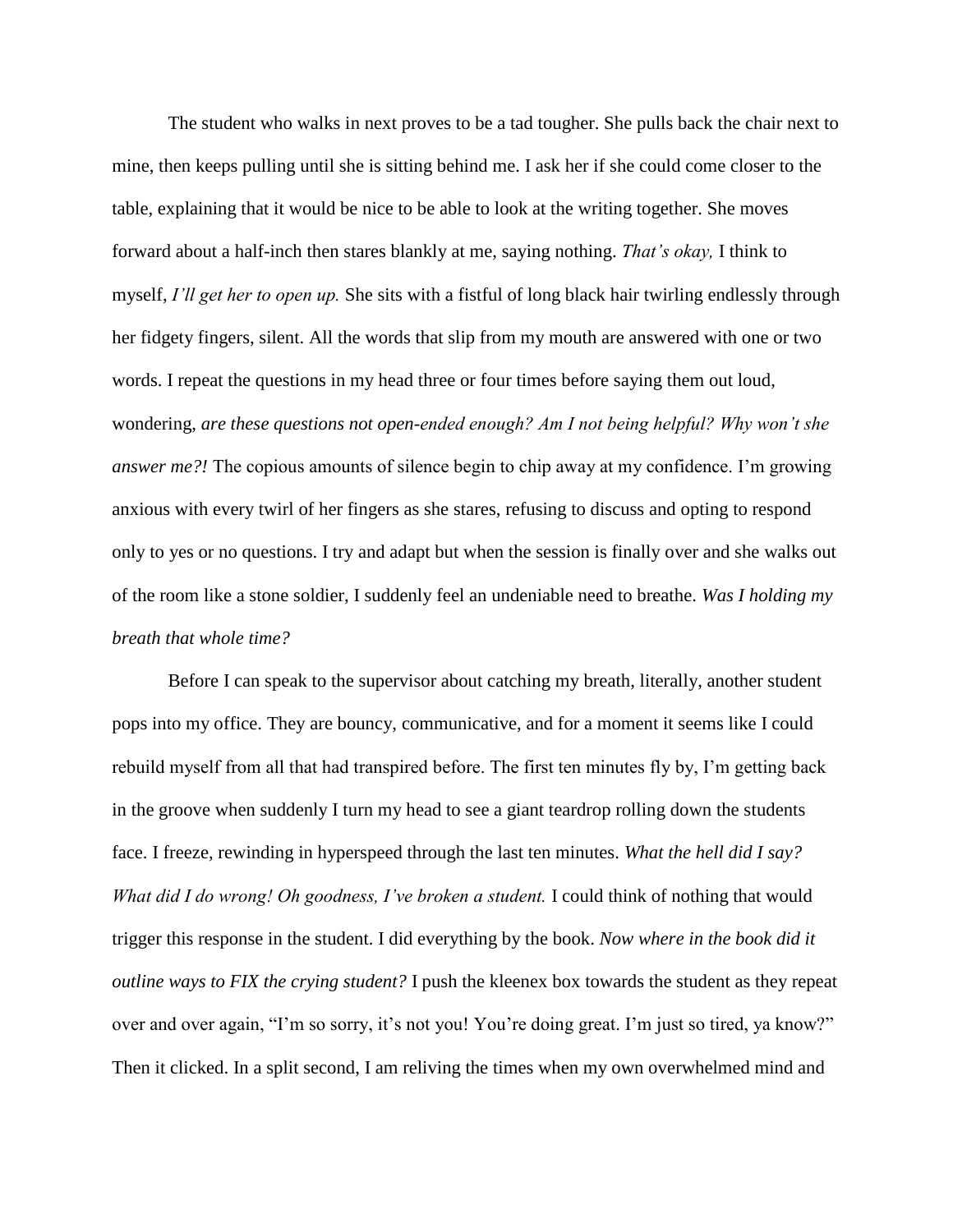barely adult body burst into tears at the slightest bit of feedback, even when put in the most constructive of ways. It isn't the person giving the feedback, it's the involuntary release of the stress. The stress of continually working to better myself academically but also figuring out how to be an adult and appearing as if everything is together because if everything isn't together, I am not succeeding. And success must be the only option. I don't know what else I would do. After awkwardly pushing the tissue box to the soppy wet student, I found myself telling the student of the time I sat crying in front of my boss after she posed a simple question - "What can you do better next time." We giggled together as I told this student that saltwater is best for buoyancy, especially when life is trying to drown you.

I had been operating under the impression that in order to be an effective teacher and tutor, I needed to do all the right things in exactly the right way. This belief led me to do two major things wrong. First, this assumption stole all the focus from the student and firmly concentrated it on me. Second, I was so concerned about doing something the right way that I failed to effectively understand and respond to the individual sitting in front of me.

After the student left the office, thanking me for my help and asking me if they could come to see me again, I reflected upon the other students I had seen that day. It became very clear that I could have done more to get out of my head and into the present moments with those students. I had been those students in my undergraduate career, going to class hungover after drinking wine with my friends just after my 21st birthday or the times I could not, for the life of me, get my tongue to speak due to the firm belief that I had nothing intelligent to contribute. Perhaps if I had taken that extra moment to remember being that student, my tutoring and my teaching could be informed by empathy instead of anxiety. Each of those students needed